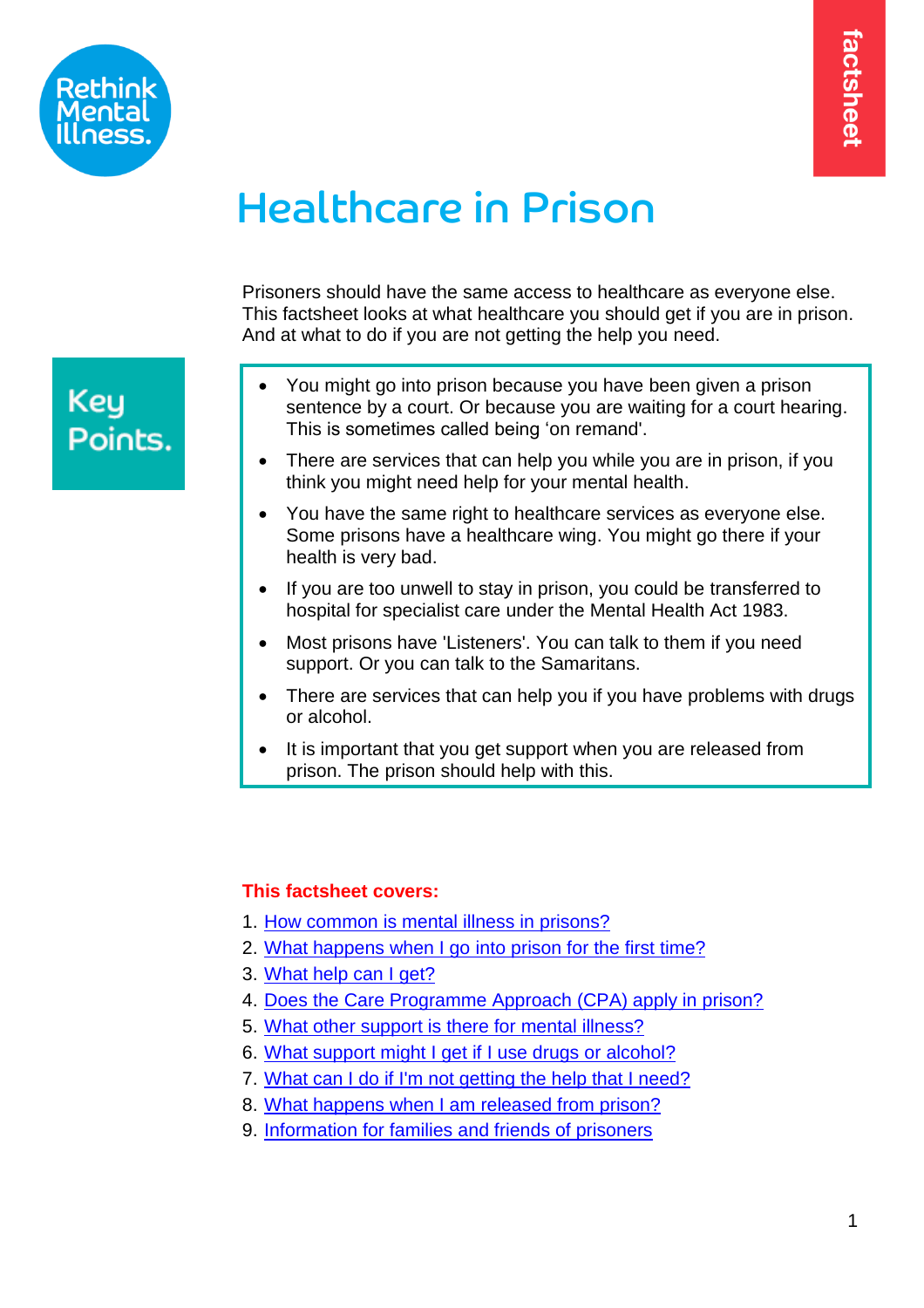#### <span id="page-1-0"></span>**1. How common is mental illness in prisons?**

A lot of people going into prison already have a mental illness. <sup>1</sup> People's mental health can also get worse in prison.<sup>2</sup>

A lot of people have a mental illness and use drugs or other substances. You may hear this being called 'dual diagnosis'.

[Top](#page-0-0)

#### <span id="page-1-1"></span>**2. What happens when I go into prison for the first time?**

#### **What happens when I arrive?**

You will speak to a healthcare professional at reception. They will ask you questions, including questions about your health. Prison staff might call this a 'health screening'. Or a 'first-stage' health assessment'. $^3$ 

The assessment should be carried out before you are shown to your cell.<sup>4</sup> They will ask you a lot of questions. Including questions about:<sup>5</sup>

- your mental health,
- your physical health,
- whether you have issues with substance misuse,
- whether you self-harm, or have done in the past, and
- whether you are experiencing suicidal thoughts, or have done in the past.

Although some of these subjects are hard to talk about, it is important to be honest. Being honest means you should get the help you need.

At the assessment, you should be told how to contact prison health services and book GP appointments.<sup>6</sup> Staff can ask a healthcare professional to see you straight away, if they are worried about you.<sup>7</sup>

You should get any help you need as soon as possible.

#### **What happens after the assessment?**

Staff will arrange for your medical records to be transferred from your GP to the prison healthcare team.<sup>8</sup> This helps to make sure that you get the right care in prison.

They will also contact any other health services that were helping you in the community. For example, your Community Mental Health Team  $(CMHT).<sup>9</sup>$ 

They should ask for your consent before they do this.<sup>10</sup>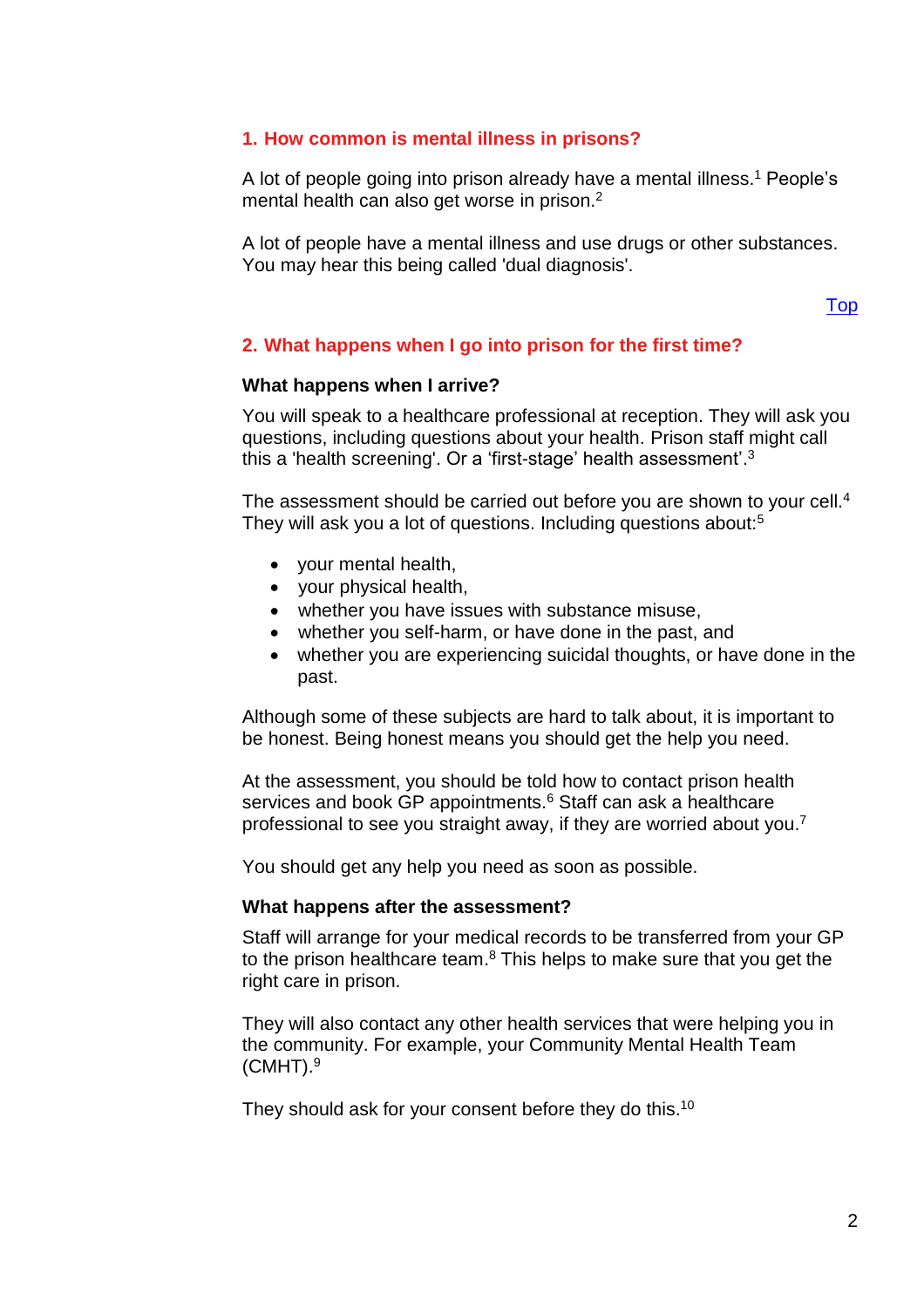#### **What if I was getting care and support in the community?**

You may have been getting care and support in the community from social services. This might be things like help with cooking, dressing, and paying bills. The local authority where the prison is based is responsible for continuing this help. 11

The local authority where you lived before should share information about your needs with the new local authority, so your care and support can continue.<sup>12</sup>

Prison authorities should tell the local authority when someone arrives at their prison who may need care and support.<sup>13</sup>

#### **What happens once I've settled in?**

Once you are settled in, you will have a full health assessment. This is sometimes called a 'second-stage' assessment. It should take place within 7 days of arriving in prison.<sup>14</sup>

Staff will ask you how you are settling in, and about your health in general. They should check how you have got on with any support that was promised after your initial health screening.<sup>15</sup> This is a good time for you to share any worries you have and ask for information.

The prison can pass on your medical record to your new doctor if you are: 16,17

- moved to another prison,
- moved to hospital, or
- released from prison.

There is more about release in [section 8.](#page-8-0)

#### **Can I take my medication in with me?**

You can't take your medication into prison with you. So you should tell staff about any medication you need as soon as you arrive at the prison. You can take your medication as far as the reception, so that staff can see exactly what you are taking.<sup>18</sup>

The prison doctor can arrange a new prescription for you. You should get your new medication as soon as possible. 19

Healthcare staff will decide if you can keep your medication and take it yourself. Or if you need to be supervised. This will depend on the sort of medication you take and the type of illness you have. Keeping your medication is called having it 'in-possession'.<sup>20</sup>

[Top](#page-0-0)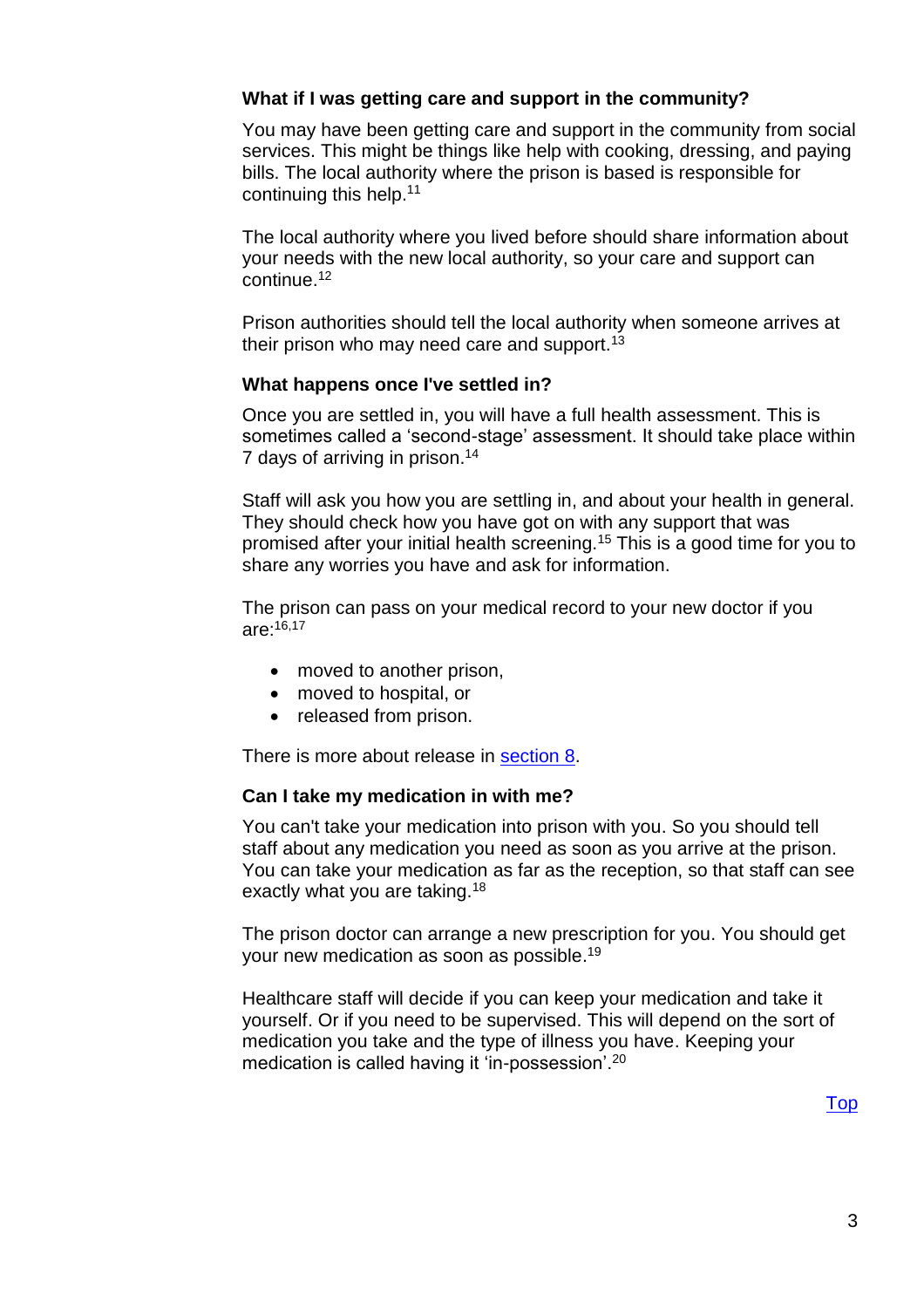#### <span id="page-3-0"></span>**3. What help can I get?**

You should have the same access to healthcare as people outside prison.<sup>21</sup>

#### **What services are there for my mental health?**

#### Primary care services

Primary care services, like a GP, are usually the first step to getting help for any health problem. <sup>22</sup> People who have less severe mental health conditions, such as mild to moderate anxiety or depression, can get all the help they need from primary care.<sup>23</sup>

You can ask to see a GP at any time. Ask a member of staff or another prisoner how to do this.

Your GP may be able to arrange talking therapy for you. This is called a 'referral'.

In some prisons there is an Improving Access to Psychological Therapies (IAPT) service. This service offers talking therapies. It generally helps people with anxiety or depression.<sup>24</sup> But people with other mental health conditions can find it helpful too.

IAPT services aren't available in all prisons.<sup>25</sup> Ask staff whether there is a service in your prison.

#### Secondary care services

Your GP might arrange for you to get help from secondary care services if you have a more severe mental health condition. For example:

- severe depression or anxiety,
- schizophrenia, or
- bipolar disorder.

You might get help from an 'in-reach team'. This is a team of health professionals, like a psychiatrist, psychologist, social worker, or specialist nurse, who work together to support you. It is similar to a Community Mental Health Team (CMHT).<sup>26</sup> The in-reach team may offer you:<sup>27</sup>

- cognitive behavioural therapy (CBT),
- help to manage stress and anxiety,
- help to manage self-harm,
- help to manage suicidal thoughts or feelings,
- medication,
- help with your symptoms,
- help for your carers, or
- help to stop you becoming unwell again.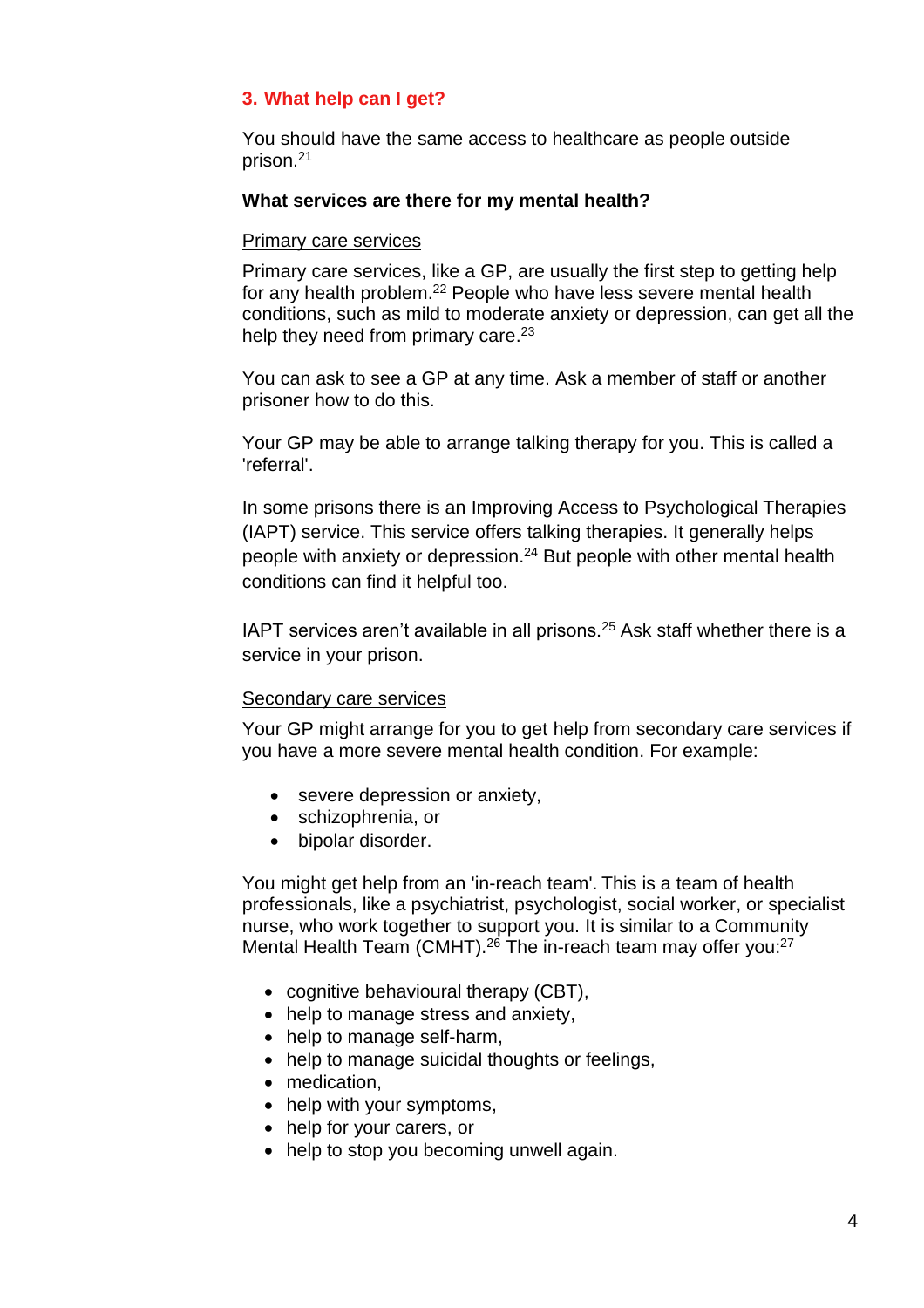The psychiatrist can monitor your health and medication. They can also assess you under the Mental Health Act 1983, if your mental health is very bad, and you might need to be in hospital.

#### Protection if you are at risk of self-harm or suicide

Your prison will have a 'Safer Custody Team' (SCT).<sup>28</sup> The SCT is there to keep vulnerable prisoners safe.<sup>29</sup>

If staff think you are at risk of self-harm or suicide, you will get help under the Assessment, Care in Custody, and Teamwork (ACCT) process.<sup>30</sup> This is where a plan is put in place to keep you safe. $^{31}$ 

Any member of prison staff who is worried about you must let the on-duty manager know. This doing this by filling out a form, which they give to the manager.<sup>32</sup> The ACCT process should start within 1 hour of the staff member filling out this form.<sup>33</sup>

#### **What services are there for my physical health?**

Your prison will have a healthcare team. You should have access to a doctor, nurse, dentist, and optician.<sup>34</sup>

Some prisons have healthcare or hospital wings.<sup>35</sup> Prisoners who have bad physical or mental health can stay here if they are not well enough to be in the main part of the prison. But most prisoners with health problems will stay on standard wings.

If you have a more serious condition, the healthcare team might ask a specialist to come into the prison to help you.<sup>36</sup>

They could also transfer you out of prison to see a specialist. Or to get treatment in hospital.<sup>37</sup>

If you leave prison to get help, you will have a prison escort. This is likely to be a prison officer. Although you are outside the prison, you stay in the custody of the Prison Service.<sup>38</sup>

#### **Can I get help for drug or alcohol use?**

Your prison will have a substance misuse service.<sup>39</sup>

Staff should refer you to the service if you mentioned the following things at your health screening. 40

- You have used street drugs in the past month. 'Streets drugs' means things like heroin, cocaine, or cannabis.
- You have problems with prescription medication. For example, you use medication that hasn't been prescribed by a doctor. Or you take doses that are much higher than the doctor told you to take.

There is more information about help for substance misuse in [section 6](#page-6-1) of this factsheet.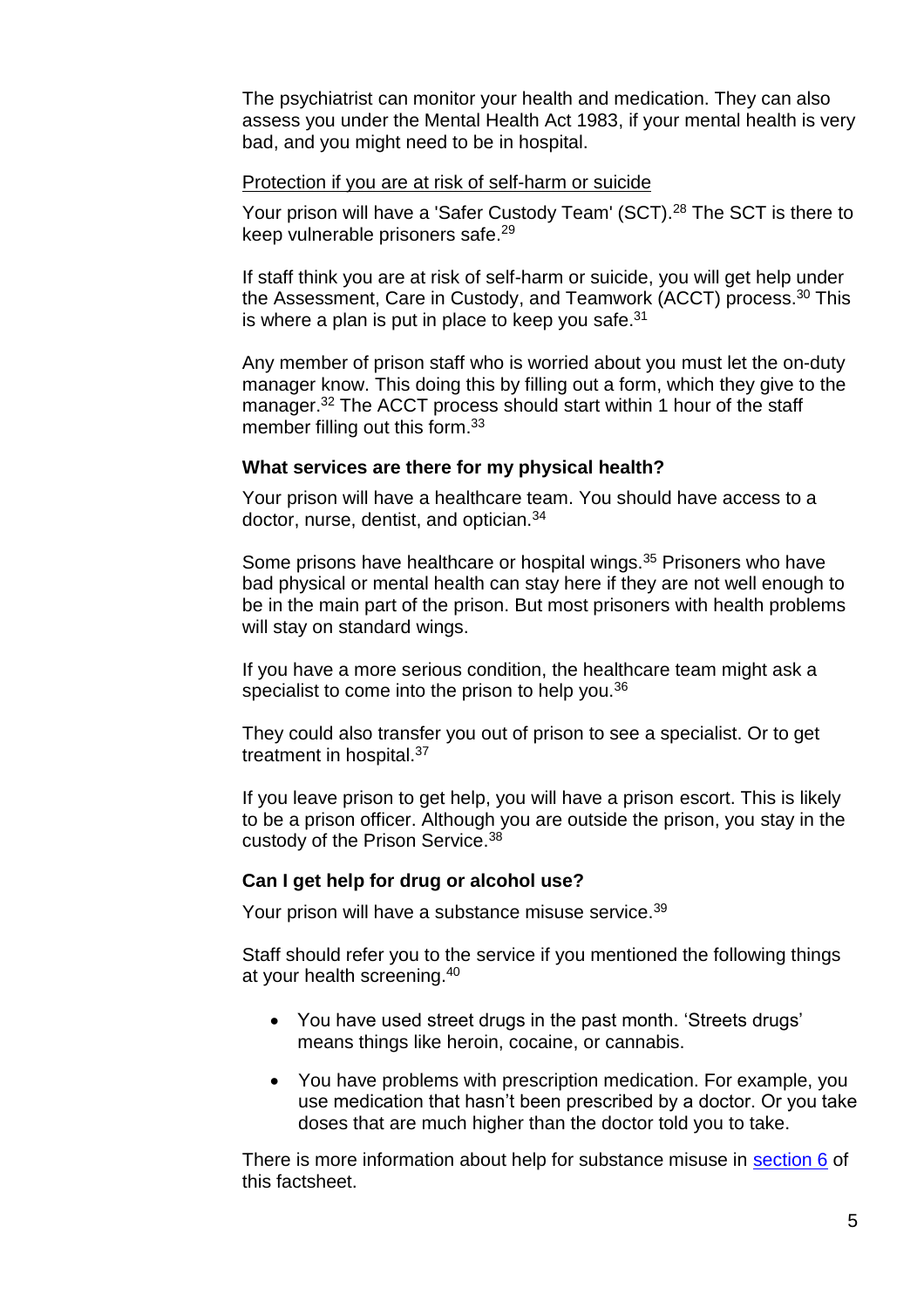#### **Can I be moved to hospital for my mental health?**

It is important that you get the care you need while you are in prison. A prison can support most prisoners with a mental illness. <sup>41</sup> But, if you are too unwell to be treated in prison, you can be moved to a hospital, using the Mental Health Act. A psychiatrist will assess you to decide if this needs to happen. 42

If you have been sentenced, you would be moved under section 47 of the Mental Health Act.<sup>43</sup> If you are on remand, you would be moved under section 48.<sup>44</sup>

If you get better in hospital, you could be transferred back to prison.

You can find more information about:

- Drugs, alcohol and mental health
- Prisoners self-harm
- Section 47/49
- Section 48/49

at [www.rethink.org.](http://www.rethink.org/) Or call our General Enquiries team on 0121 522 7007, and ask them to send you a copy of our factsheet. You can ask staff, a friend, or relative to get this information for you too.

#### [Top](#page-0-0)

#### <span id="page-5-0"></span>**4. Does the Care Programme Approach (CPA) apply in prison?**

CPA is a way of organising your care if you have complex mental health needs.<sup>45</sup>

You might be under the Care Programme Approach (CPA) if you see mental health services, such as the Community Mental Health Team (CMHT).

If you are already on CPA when you go into prison, the prison should contact your care coordinator to get information about your care plan.<sup>46</sup> This will help them to plan your care in prison.

While you are in prison, a member of prison staff will be your care coordinator.<sup>47</sup> Staff on your wing should work with the in-reach team to give you the support you need for your mental health.<sup>48</sup>

Wing staff, the in-reach team, and any other relevant professionals should work together on your care plan. 49

<span id="page-5-1"></span>You can find more information about **'Care Programme Approach'** at [www.rethink.org.](http://www.rethink.org/) Or call our General Enquiries team on 0121 522 7007, and ask them to send you a copy of our factsheet. You can ask staff, a friend, or relative to get this information for you too.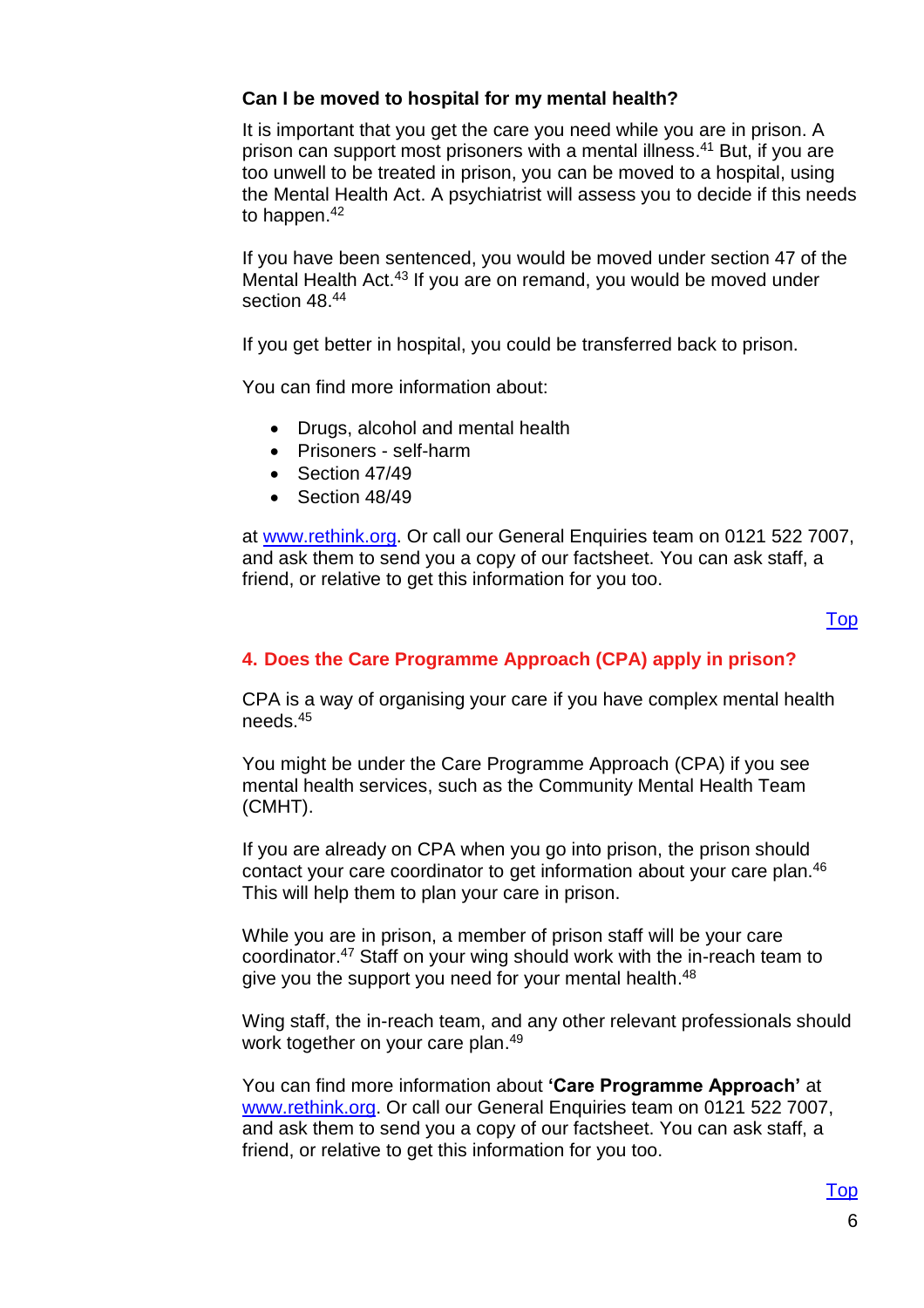#### **5. What other support is there for mental illness?**

Health services are not the only option if you want support. Prisons often have 'peer support schemes'. This means that you could talk to another prisoner about problems you are having and how you feel.

#### **Listeners**

The Samaritans train some prisoners as 'Listeners'. This means that they can give you emotional support. They cannot offer you counselling but they can give you someone to talk to. It is completely confidential, so they would not normally tell anyone about what you say.

Listeners are expected to follow the same policies and values as other Samaritans volunteers.<sup>50</sup> Ask staff if you would like to speak to a Listener.

#### **Insiders**

Some prisoners train as 'Insiders'. They give basic information and support to new prisoners. The first few days in prison can be very difficult and Insiders can help you to feel better.

#### **Samaritans**

Samaritans give confidential emotional support. They can listen to your problems and worries. You can phone their helpline from prison for free, 24 hours a day. Or you can ask them to visit you. 51

#### [Top](#page-0-0)

#### <span id="page-6-1"></span><span id="page-6-0"></span>**6. What support might I get if I use drugs or alcohol?**

You can get help from the prison's substance misuse team. This is sometimes called a 'CARAT' team.

The help you can get varies. It may include:<sup>52</sup>

- advice and information,
- one-to-one support, and
- support groups.

If you have both a mental illness and problems with substance misuse, doctors may call this 'dual diagnosis'.

Some prisons have specialist dual diagnosis teams.<sup>53</sup> If there is no dual diagnosis team, the mental health and substance misuse teams work together to help you.<sup>54</sup>

The substance misuse team should also work with physical health teams, if you need their support.<sup>55</sup>

You may also be able to get help from specialist teams that are not based in the prison. They will be allowed in to see you if you need this. 56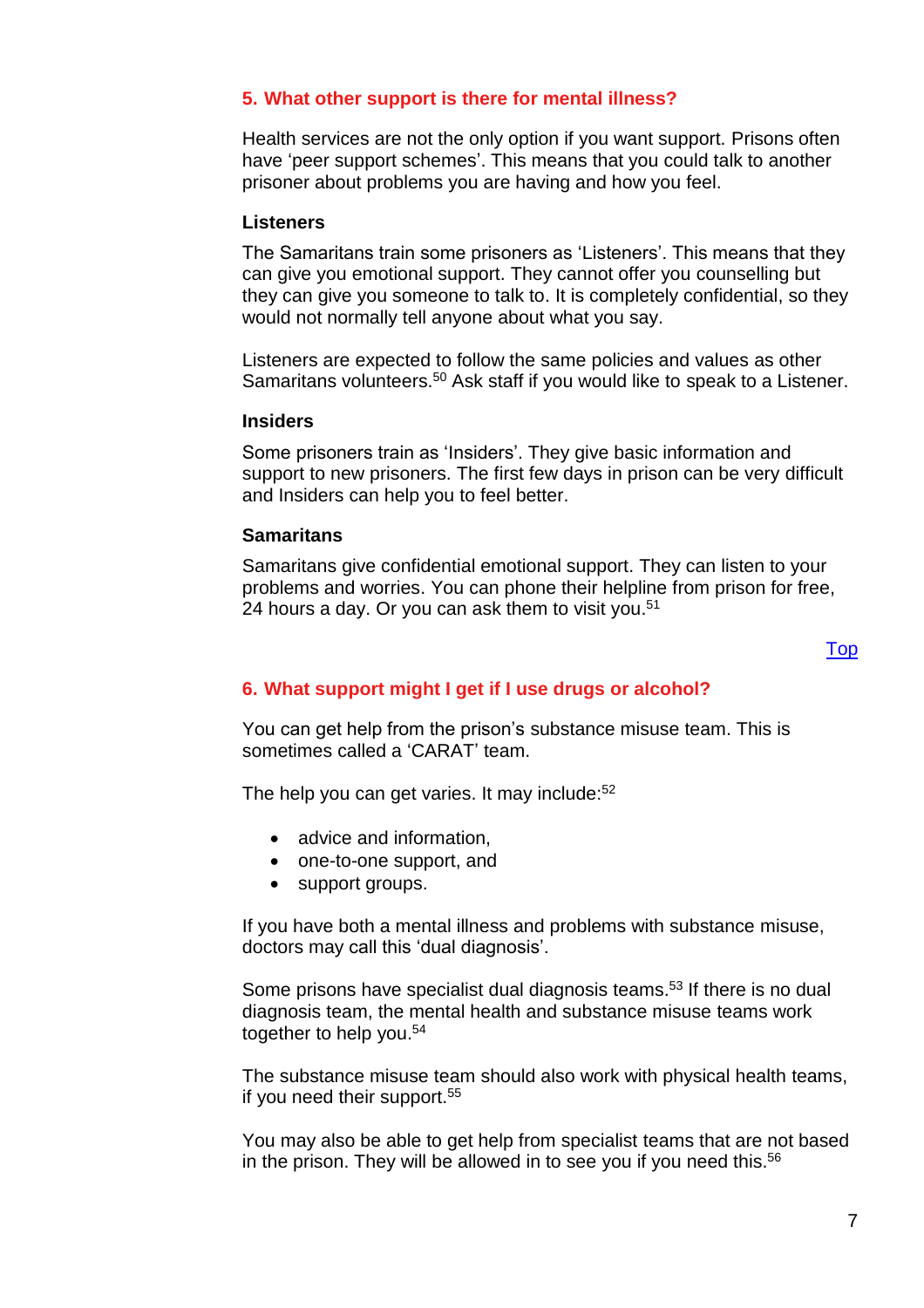#### **What help will I get to come off drugs?**

#### 'Opiates' – heroin, morphine

If you are addicted to drugs like heroin and morphine, you should be supported to stabilise your use, for at least 2 weeks, when you arrive in prison. <sup>57</sup> This means that you could be given replacement medication, like methadone or buprenorphine.<sup>58</sup>

During this time, the prison mental health team should assess you. <sup>59</sup> The prison may gradually reduce the dose of your replacement medication, but this should not be rushed. $60$  If you have serious mental health problems, your doctors may decide to use the replacement medication for longer. 61

#### Benzodiazepines – diazepam, lorazepam

If you are addicted to benzodiazepines, like diazepam or lorazepam, prison staff will help you to stop taking them. They will do this by gradually giving you smaller and smaller doses, until you stop completely.<sup>62</sup>

#### Alcohol

The healthcare team and substance misuse workers should offer you support if you drink too much alcohol. They may offer you therapy.<sup>63</sup>

If you are very dependent on alcohol, you may be given medication to help you to stop drinking.<sup>64</sup> Once you have stopped drinking, you may be given medication to help you to stay alcohol-free.<sup>65</sup>

#### Stimulants - crack, cocaine, mephedrone

If you are addicted to a stimulant like crack, cocaine, or mephedrone then you may feel very depressed for weeks, or even months, when you stop taking it.<sup>66</sup>

This will wear off eventually.<sup>67</sup> But it's important to tell someone if you are feeling down. You might find it helps to speak to a doctor or a Listener.

You can find more information about **'Drugs, alcohol and mental health'** at [www.rethink.org.](http://www.rethink.org/) Or call our General Enquiries team on 0121 522 7007, and ask them to send you a copy of our factsheet. You can ask staff, a friend, or relative to get this information for you too.

[Top](#page-0-0)

#### <span id="page-7-0"></span>**7. What can I do if I'm not getting the help that I need?**

#### **Speak to someone**

First try to speak to someone in healthcare. They may be able to arrange more help for you. Or signpost you to someone else who can help.

You might be able to get help from an advocate if you find it hard to explain your problems.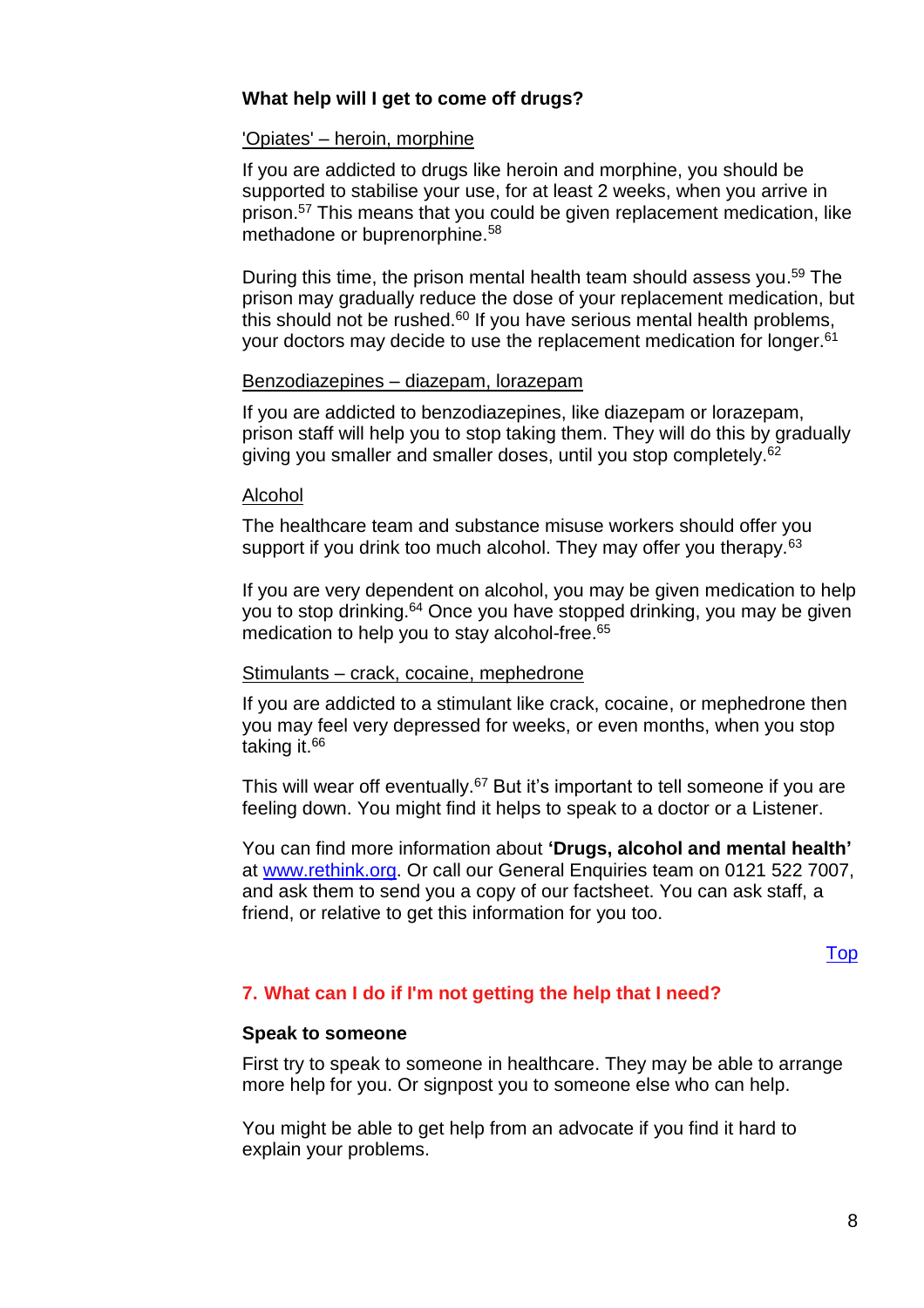Advocates are independent people who can help you to get your voice heard. Some advocacy services help people in prison. You can find contact details for advocacy services in the [Useful Contacts](#page-12-0) section at the end of this factsheet.

#### **Complain**

If you still have problems, you can make a complaint.

Complaints about healthcare are different from complaints about other things in prison.

You should complain to NHS England about problems with your healthcare. This is because they fund all prison healthcare services, even if they're managed by a private company.

You can find NHS England's contact details in the [Useful Contacts](#page-12-0) section at the end of this factsheet.

You can find more information about:

- Complaints: NHS or Social Services
- Advocacy

at [www.rethink.org.](http://www.rethink.org/) Or call our General Enquiries team on 0121 522 7007, and ask them to send you a copy of our factsheet. You can ask staff, a friend, or relative to get this information for you too.

#### [Top](#page-0-0)

#### <span id="page-8-0"></span>**8. What happens when I am released from prison?**

It is important that you get support when you are released from prison. This support should be written down in a discharge plan.<sup>68</sup> It can come from different professionals.

The prison healthcare team should do a follow-up interview with either you or your care coordinator 14 days after your release from prison.<sup>69</sup> This is to see how you are getting on.

#### **Your GP**

You may already be registered with a GP in the community. The prison healthcare team should update your GP on the treatment you have been getting, if you give your permission.<sup>70</sup>

If you do not have a GP, prison healthcare staff should help you to register with one. The healthcare team should make sure that you have enough medication until you are able to get a prescription from your GP.<sup>71</sup>

#### **A Community Mental Health Team (CMHT)**

If you have a mental health condition, healthcare staff must think about whether you should be referred to a CMHT.<sup>72</sup>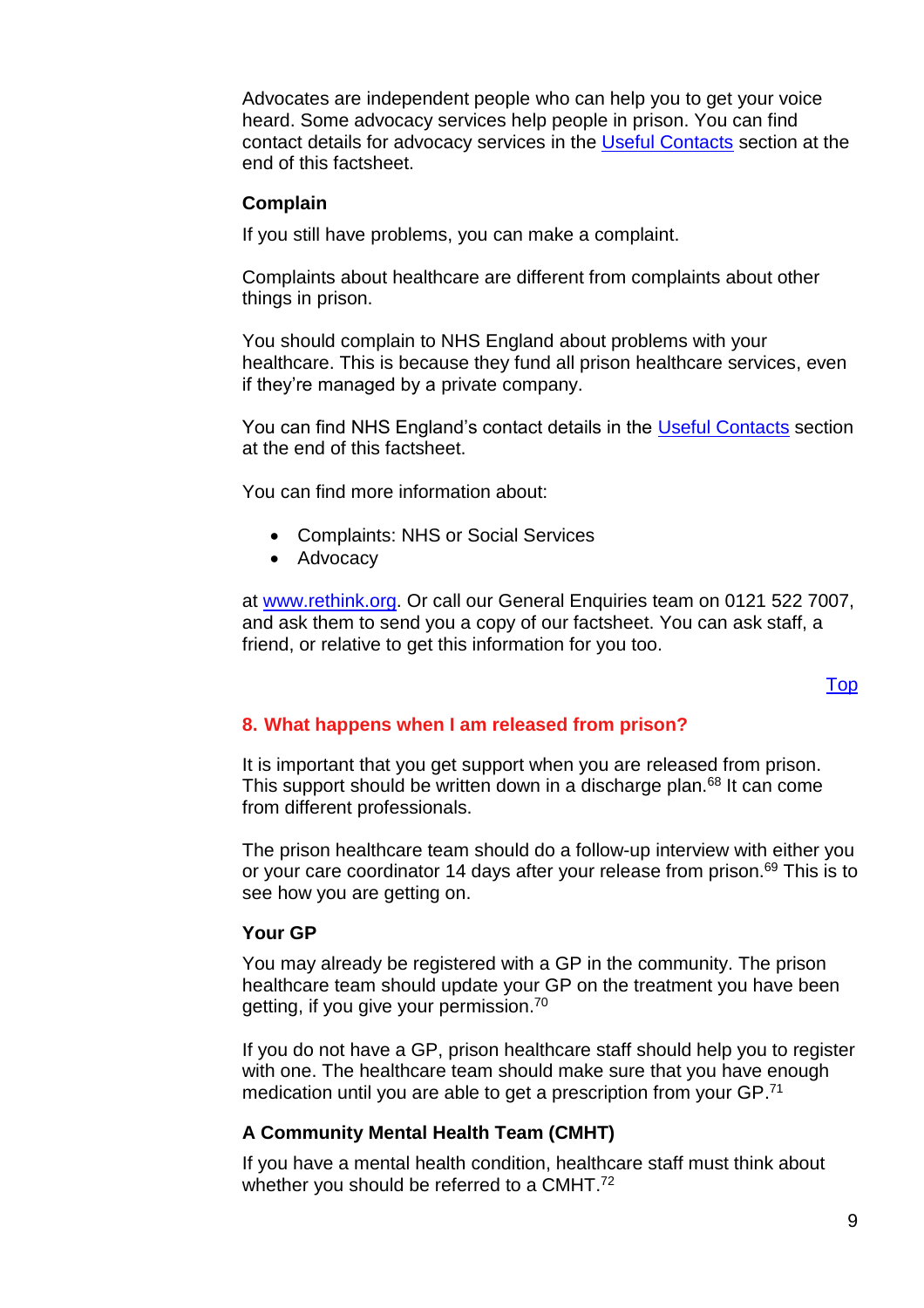A CMHT is a team of different mental health professionals, who work together to support you in the community.<sup>73</sup>

#### **Other services**

Healthcare staff should also think about whether you need help from other services. <sup>74</sup> For example, support with housing or substance misuse.

If they think you need this help, they might refer you to support. Or they might just give you information about support, so you can access the help yourself.

If they want to refer you, they should ask for your permission. 75

#### **What if I am on the Care Programme Approach (CPA)?**

If you are on the CPA, the professionals that help you should work together to plan your care. The plan should look at all of your needs. For example, your mental and physical health. And whether you need help with things like:

- cooking,
- dressing,
- housing,
- money,
- education, or
- finding a job.

If you have been in hospital under certain sections of the Mental Health Act, you might be able to get 'section 117' aftercare. This means that you could get some support for free.

#### **Which local authority will support me?**

Generally, the local authority where you are 'ordinarily resident' will be responsible for your housing and social care needs.<sup>76,77</sup> 'Ordinarily resident' means where you normally live. If you don't always live in the same place, this may not be easy to work out.

When you are released, services will assume that you are 'ordinarily resident' in the area where you lived before you went into prison.<sup>78</sup> But you might not go back to this area.<sup>79</sup>

If you are going to live in a new area, the local authority that covers that area should assess you before you are released from prison.<sup>80</sup> If this is not possible, they should continue to meet your needs until they can do their own assessment.<sup>81</sup> Prison managers and healthcare professionals can ask the local authority to assess you. Or you can ask them yourself.

If it is not clear which local authority should assess you, the local authority for the area where you plan to move should do this.<sup>82</sup>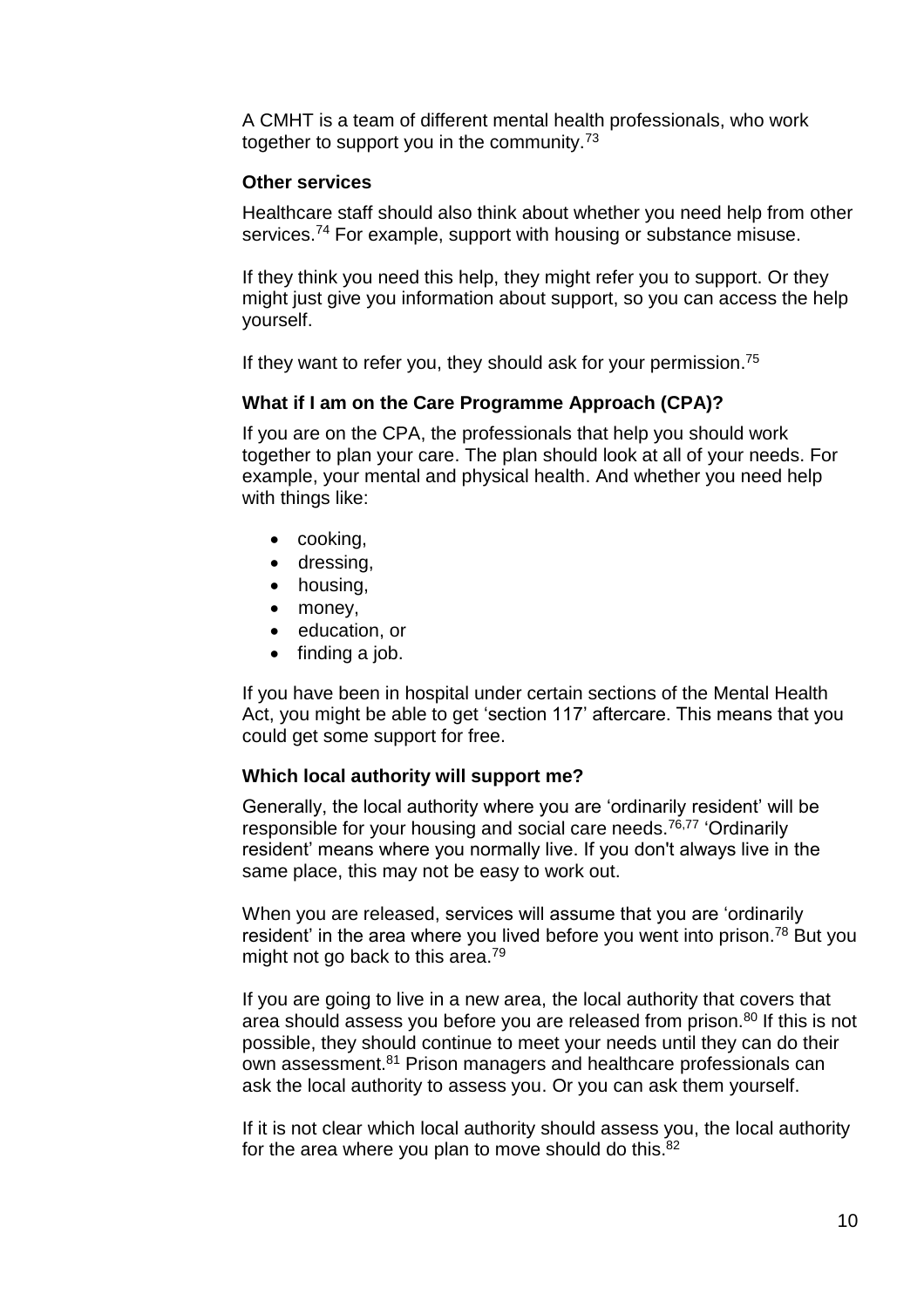You can find more information about:

- Care Programme Approach (CPA)
- Community Mental Health Teams (CMHTs)
- Talking therapies
- Section 117 Aftercare

at [www.rethink.org.](http://www.rethink.org/) Or call our General Enquiries team on 0121 522 7007, and ask them to send you a copy of our factsheet. You can ask staff, a friend, or relative to get this information for you too.

[Top](#page-0-0)

#### <span id="page-10-0"></span>**9. Information for families and friends of prisoners**

It can be difficult if you have a friend or relative in prison.

If you are worried about your friend or relative's mental health while they are in prison, you can use our sample letter below to write to the prison. The best person to write to would be the Healthcare Manager or the prison Governor.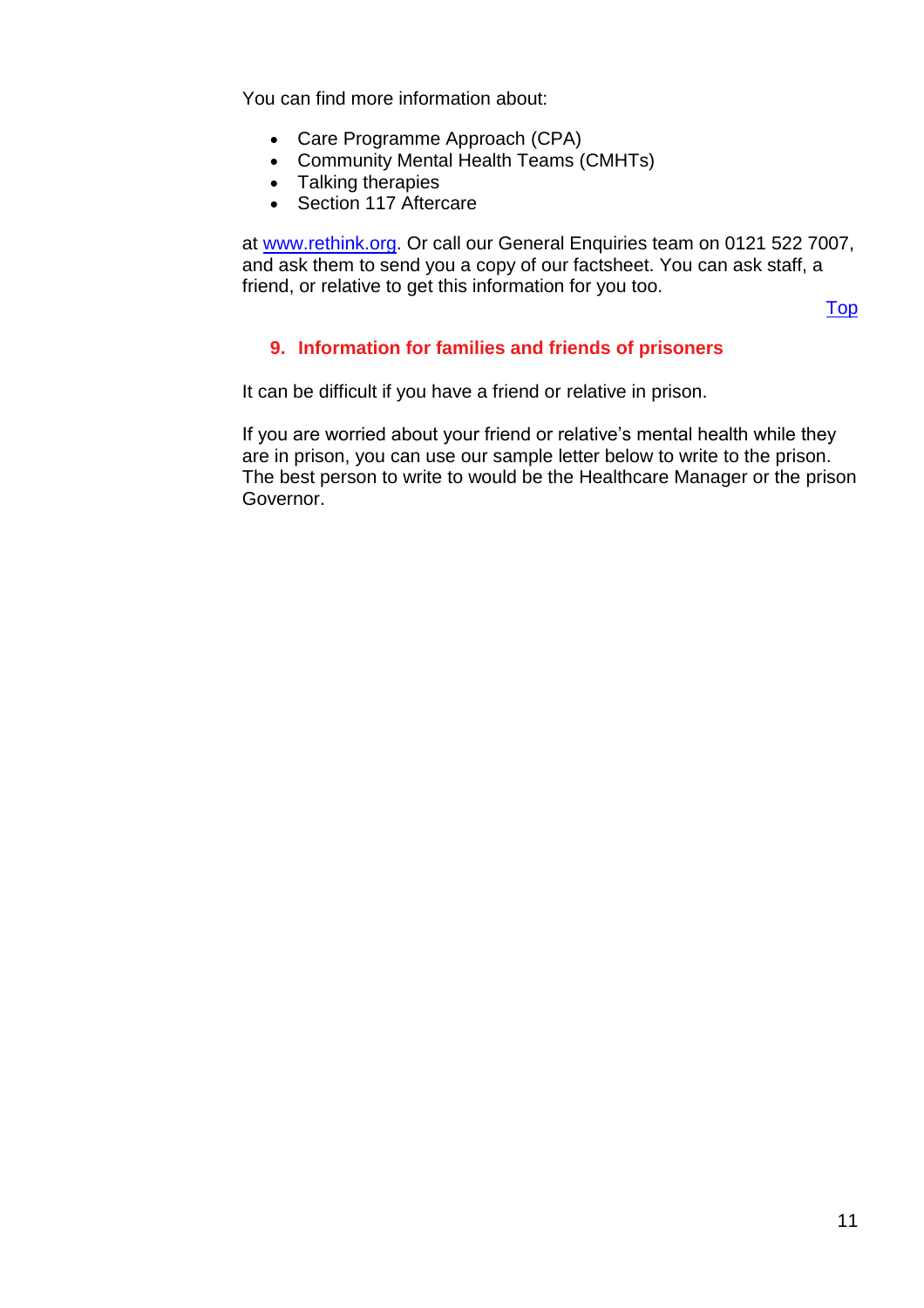## Sample **Letters**

#### **Sample Letter for Friends and Relatives to Provide Information to the Prison and Ask for a Transfer to Hospital**

*Your name Your address Your telephone number (optional) Your email address (optional)*

*[Date]*

*Name of Governor or Healthcare Manager Prison address [you can find this at [www.justice.gov.uk\]](http://www.justice.gov.uk/)*

**Re:** *Person's Name (date of birth), Prison number (if known)*

Dear *[Name of Governor or Healthcare Manager]*,

I am writing as *[name of your friend/relative]*'s *[state relationship].* I am worried about *[name of your friend/relative]*'s mental health. I would like to give you more information about them while they are under your care.

*[Here, give details of your friend/relative's behaviour which is causing alarm and any relevant background information. List as much of the worrying behaviour as possible, but try not to make the letter too long. You might want to consider the following questions:*

- *Has your friend/relative got a mental health diagnosis? If not, what has been happening recently to make you concerned?*
- *Has their mental health got worse since going into prison? For example, have they said anything on the phone or in letters that has worried you? Have you noticed a change in their behaviour or appearance when visiting them?*
- *Do they receive any treatment, such as medication and/or therapy?*
- *Have they ever accessed mental health services or are they accessing them now? You could give the prison details of any services if you know these. This could include details of their GP or Community Mental Health Team.*
- *Does the person understand their illness, or do they think they are well (do they lack insight)?*
- *Are there any other circumstances you think the prison should know about? For example, drug or alcohol use?]*

#### *If your friend/relative's mental health is so bad that you think they should be in hospital, you can add:*

I understand that you are doing all you can for *[name of your friend/relative]*, but I feel that you can no longer effectively manage their condition. Because of this, I would like you to arrange an assessment to see if *[name of your friend/relative]* should be transferred to an appropriate hospital bed under section 47 *(if your friend/relative is sentenced)/*section 48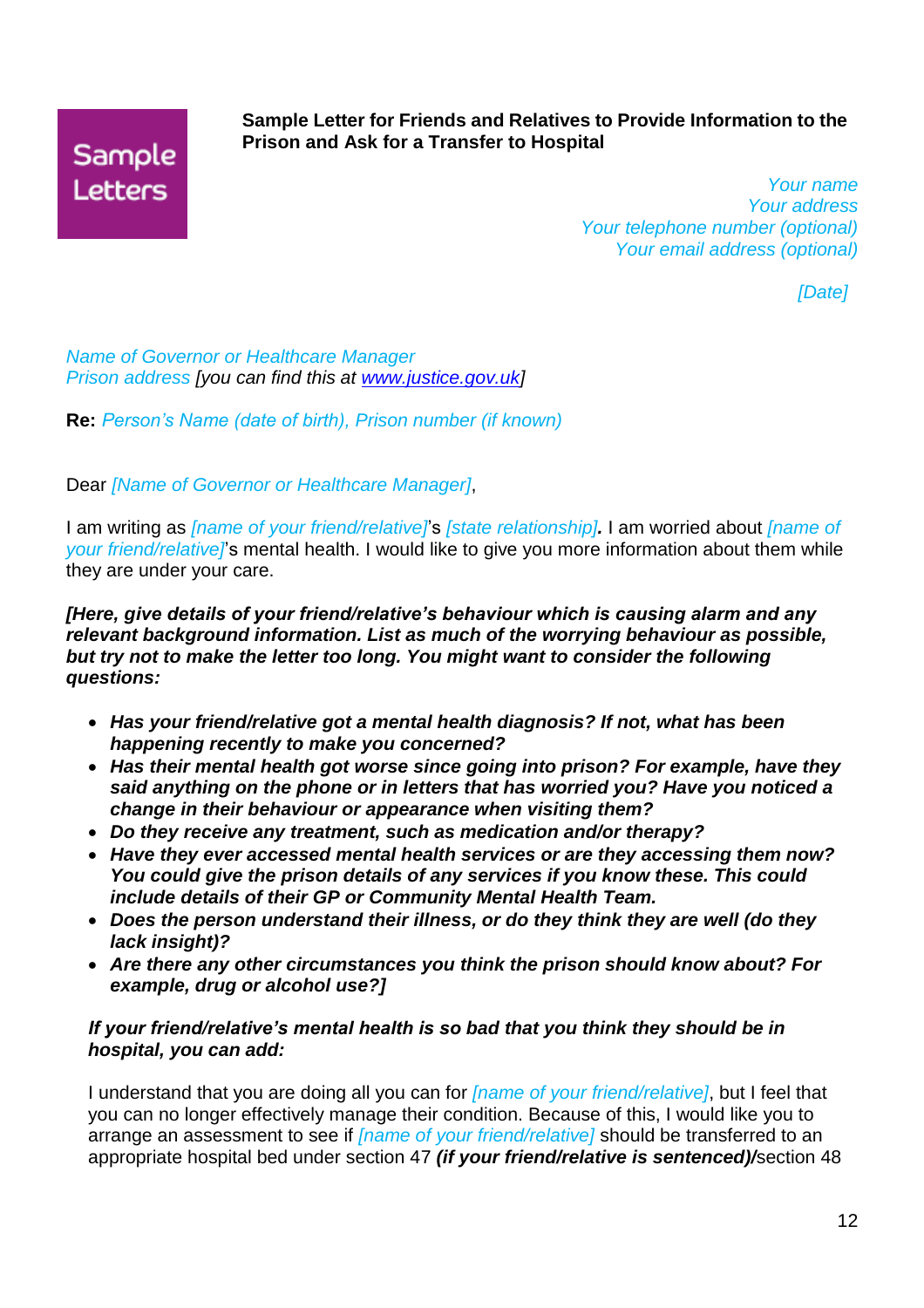#### *(if your friend/relative is on remand and has an ongoing court case)* of the Mental Health Act 1983.

I understand that one of the Government's priorities is to make sure that the criminal justice system considers people's mental health conditions. I feel that the prison needs to know about *[name of friend/relative]*'s background, and would like you to take this into account while you are caring for them.

Yours faithfully,

*[Signature]*

*[Your name]*

## **Further** Reading

#### **NHS Self-Help Factsheets**

The NHS in Northumberland, Tyne and Wear has written factsheets to help prisoners to manage:

- anxiety,
- depression and low mood, and
- post-traumatic stress disorder (PTSD).

You can find them on their website.

**Website**:<https://web.ntw.nhs.uk/selfhelp>

You can find more information about:

- Prison Going in
- Prison What happens while I am in prison?
- Prison Planning for release

at [www.rethink.org.](http://www.rethink.org/) Or call our General Enquiries team on 0121 522 7007, and ask them to send you a copy of our factsheet. You can ask staff, a friend, or relative to get this information for you too.

### **Useful Contacts**

#### **Care Quality Commission (CQC)**

<span id="page-12-0"></span>They regulate prison healthcare services, and can force them to improve if they're failing.

**Telephone**: 0300 061 6161 **Address**: CQC National Customer Service Centre, Citygate, Gallowgate, Newcastle upon Tyne, NE1 4PA **Website**: [www.cqc.org.uk](http://www.cqc.org.uk/)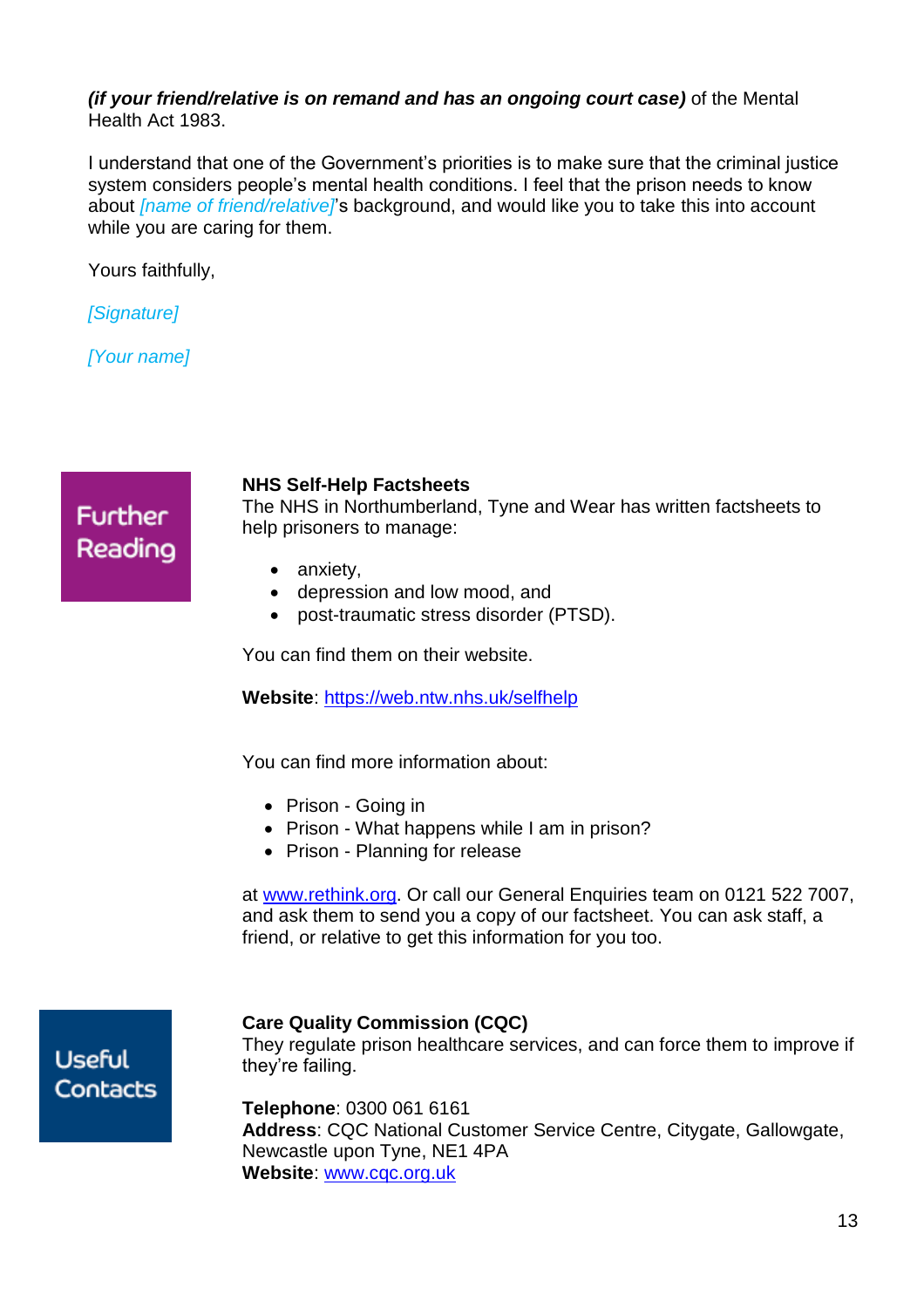#### **Forward**

Forward helps people with drug or alcohol addiction in some prisons, and in the community. They offer advice, counselling, and group work. They can work with prisoners and their families.

#### **Telephone**: 020 3752 5560

**Address**: The Foundry, 2nd Floor, 17 Oval Way, London, SE11 5RR **Email**: [info@forwardtrust.org.uk](mailto:info@forwardtrust.org.uk) **Website**: [www.forwardtrust.org.uk](http://www.forwardtrust.org.uk/)

#### **Healthwatch**

They work to improve health and social care services by listening to service users, and speaking out on their behalf. Their local services work to improve health and social care in their area, including in prisons.

**Telephone**: 03000 683 000. Open Monday-Friday, 8.30am-5.30pm. **Email**: [enquiries@healthwatch.co.uk](mailto:enquiries@healthwatch.co.uk) **Website**: [www.healthwatch.co.uk/your-local-healthwatch/list](http://www.healthwatch.co.uk/your-local-healthwatch/list) **Address**: Healthwatch England, National Customer Service Centre, Citygate, Gallowgate, Newcastle upon Tyne, NE1 4PA

#### **NHS England**

They deal with complaints about NHS healthcare services in prison.

**Telephone**: 0300 311 22 33. Open weekdays, 8am-6pm, except Wednesday, when they open at 9.30am. **Address**: NHS England, PO Box 16738, Redditch, B97 9PT **Email**: [england.contactus@nhs.net](mailto:england.contactus@nhs.net) **Website**: [www.england.nhs.uk/contact-us/complaint/complaining-to-nhse](http://www.england.nhs.uk/contact-us/complaint/complaining-to-nhse)

#### **Prisoners' Families Helpline**

The Prisoners' Families Helpline can support anyone in England and Wales whose family member is in the criminal justice system. They give advice and information on all aspects of the system. For example, what happens when someone's arrested, visiting a prison, and preparing for release.

**Telephone**: 0808 808 2003. Open Monday to Friday, 9am-8pm. And weekends, 10am-3pm.

**Address**: Prisoners' Families Helpline, Pact, 29 Peckham Road, London, SE5 8UA

**Email**: [info@prisonersfamilies.org](mailto:info@prisonersfamilies.org) **Website**: [www.prisonersfamilies.org](http://www.prisonersfamilies.org/)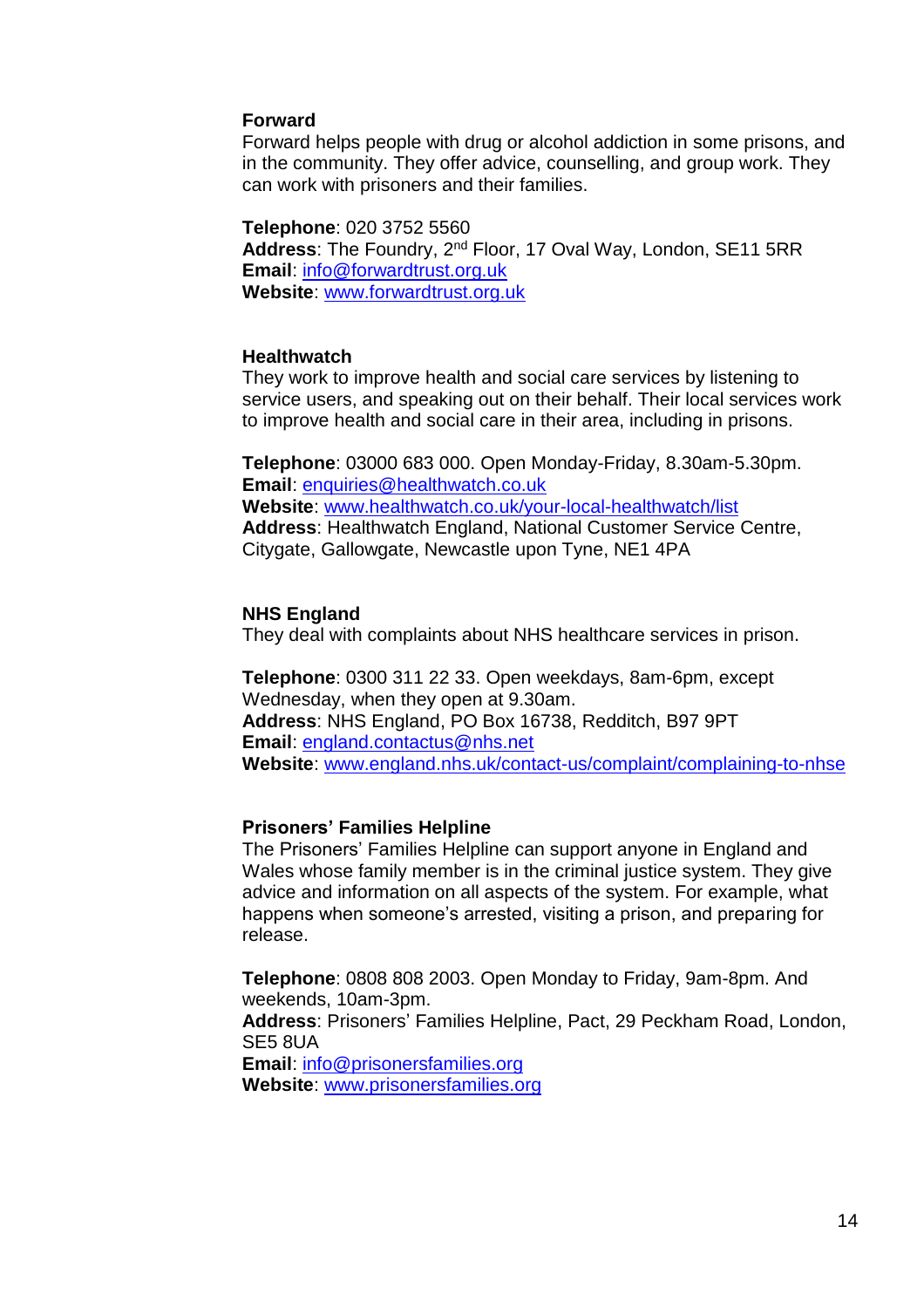#### **POhWER**

POhWER delivers advocacy in some prisons. If you have an NHS complaint, they might be able to help.

**Telephone**: 0300 456 2370 **Address**: PO Box 14043, Birmingham, B6 9BL **Email**: [pohwer@pohwer.net](mailto:pohwericas@pohwericas.net) **Website**: [www.pohwer.net](http://www.pohwer.net/)

#### **Prison Phoenix Trust**

The Prison Phoenix Trust encourages prisoners in their spiritual lives through meditation and yoga.

**Telephone**: 01865 512 521 **Address**: The Prison Phoenix Trust, PO Box 328, Oxford, OX2 7HF. **Email**: [all@theppt.org.uk](mailto:all@theppt.org.uk) **Website**: [www.theppt.org.uk](http://www.theppt.org.uk/)

#### **Prison Reform Trust**

This is an independent charity that works to improve support for prisoners. They run a helpline that advises prisoners.

**Helpline:** 020 7251 5070. Open Monday to Friday, 10am-5pm. **Freephone helpline:** 0808 802 0060. Open Monday & Thursday 3.30pm-5.30pm. Wednesday, 10.30am-12.30pm. **Address**: Prison Reform Trust, FREEPOST ND 6125, London, EC1B 1PN **Website**: [www.prisonreformtrust.org.uk](http://www.prisonreformtrust.org.uk/) **Email**: through form here: [www.prisonreformtrust.org.uk/contactus](http://www.prisonreformtrust.org.uk/contactus)

#### **Prisoners' Advice Service (PAS)**

PAS gives free legal advice and information to prisoners in England and Wales on their rights, conditions of imprisonment, and Prison Rules.

**Telephone**: 020 7253 3323. Open Monday, Wednesday, Friday 10am-12.30pm and 2pm-4.30pm. **Address**: Prisoners' Advice Service, PO Box 46199, London, EC1M 4XA. **Email**: [advice@prisonersadvice.org.uk](mailto:advice@prisonersadvice.org.uk) **Website**: [www.prisonersadvice.org.uk](http://www.prisonersadvice.org.uk/)

#### **seAp**

seAp delivers advocacy in some prisons.

**Telephone**: 0330 440 9000. Open Monday to Friday, 9am-5pm. On Thursdays, they stay open until 7pm. **Text**: send the keyword SEAP to 80800, followed by your message. **Address**: seAp Hastings, PO Box 375, Hastings, TN34 9HU **Email**: [info@seap.org.uk](mailto:info@seap.org.uk) **Website**: [www.seap.org.uk](http://www.seap.org.uk/)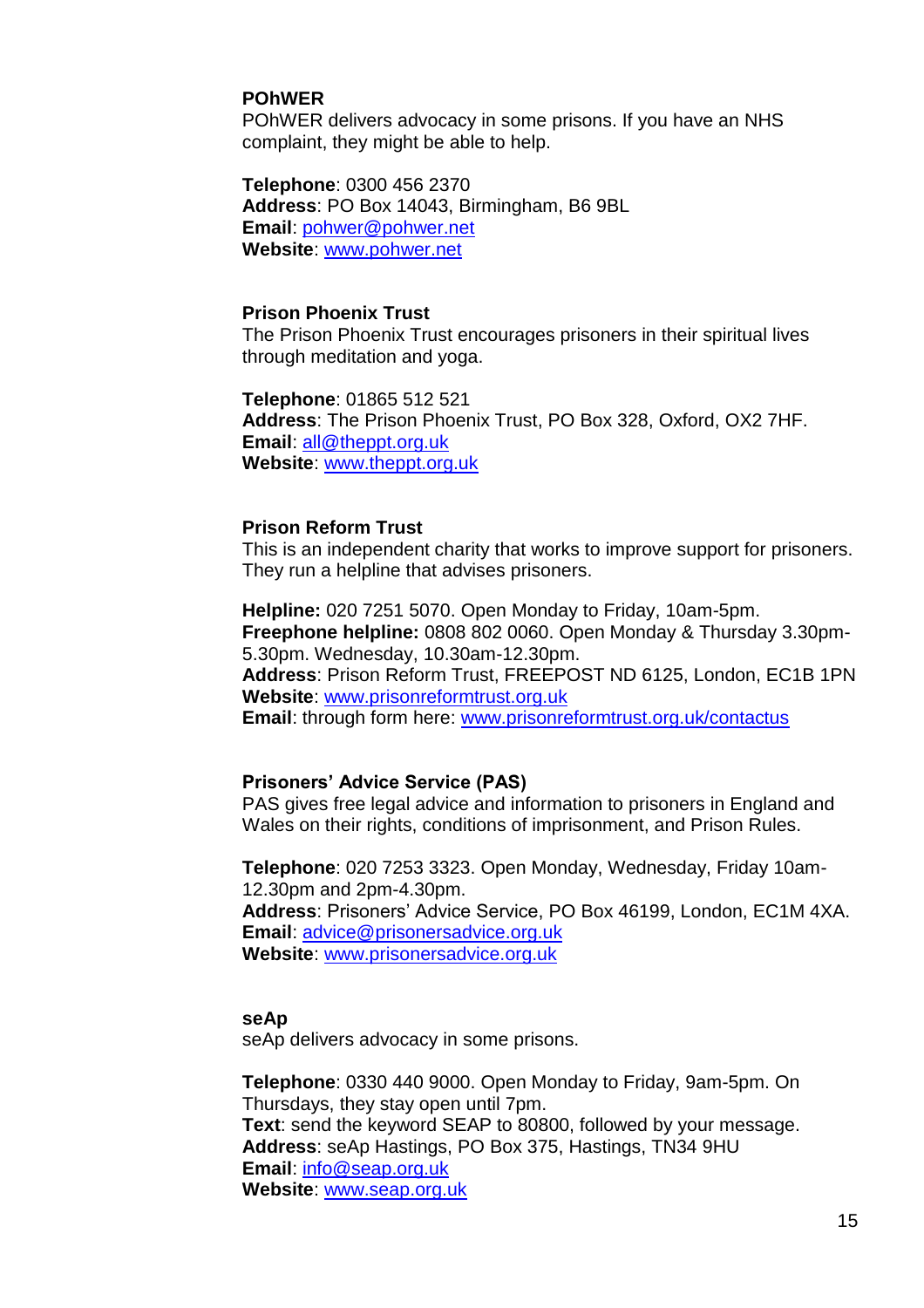#### **VoiceAbility**

VoiceAbility delivers NHS Complaints Advocacy in some prisons.

**Telephone**: 0300 330 5454

**Address**: The Old Granary, Westwick, Oakington, Cambridge, CB24 3AR **Email**: [nhscomplaints@voiceability.org](mailto:nhscomplaints@voiceability.org) **Website**: [www.nhscomplaintsadvocacy.org](http://www.nhscomplaintsadvocacy.org/)

#### **Women in Prison**

Women in Prison is a charity that gives non-judgmental support to women in prison. They have support workers in some prisons, and a national advice line. In some prisons, they can support women who want to study, and they have a programme that helps women to work on their mental health

**Telephone**: 0800 953 0125 **Freepost**: WOMEN IN PRISON **Email**: [info@womeninprison.org.uk](mailto:info@womeninprison.org.uk) **Website**: [www.womeninprison.org.uk](http://www.womeninprison.org.uk/)

<sup>1</sup> National Audit Office. *Mental Health in Prisons*. London: NAO; June 2017. Page 4.  $\overline{a}$ 

<sup>2</sup> As note 1. Page 5, paragraph 1.

References

<sup>3</sup> National Institute for Health and Care Excellence. *Physical health of people in prison*. NICE Guideline 57. London: National Institute for Health

- and Care Excellence; November 2016. Paragraph 1.1.1.
- <sup>4</sup> As note 3. Paragraph 1.1.1.
- <sup>5</sup> As note 3. Paragraph 1.1.4. <sup>6</sup> As note 3. Paragraph 1.1.5.
- 
- <sup>7</sup> HM Prison Service. *Continuity of Healthcare for Prisoners.* Prison Service Order 3050. London: HMPS; February 2006. Paragraph 2.7.
- <sup>8</sup> As note 3. Paragraph 1.7.1.
- <sup>9</sup> As note 3. Paragraph 1.7.1.
- <sup>10</sup> As note 3*.* Paragraph 2.1.
- <sup>11</sup> s76(1) Care Act 2014 c23.

<sup>12</sup> Department of Health and Social Care. *Care and support statutory guidance*. Paragraph 17.15. [www.gov.uk/government/publications/care-act-statutory-guidance/care-](http://www.gov.uk/government/publications/care-act-statutory-guidance/care-and-support-statutory-guidance)

- [and-support-statutory-guidance](http://www.gov.uk/government/publications/care-act-statutory-guidance/care-and-support-statutory-guidance) [accessed 10<sup>th</sup> April 2019].
- <sup>13</sup> As note 12. Paragraph 17.16.
- <sup>14</sup> As note 3. Paragraph 1.1.13.
- <sup>15</sup> As note 3. Paragraph 1.1.13.
- <sup>16</sup> As note 3. Paragraphs 1.7.3.
- <sup>17</sup> As note 7*.* Paragraph 5.3.

- <sup>19</sup> As note 3. Paragraphs 1.7.10 & 1.7.11.
- $20$  As note 3. Paragraphs 1.4.1 to 1.4.3.
- <sup>21</sup> As note 1. Page 6.

<sup>18</sup> NHS England. *Health and Justice mental health services: safer use of mental health medicines*. NHS England: Leeds; August 2017. Paragraph 4.1.

<sup>22</sup> NHS England. *Primary care services*. [www.england.nhs.uk/participation/get](http://www.england.nhs.uk/participation/get-involved/how/primarycare)[involved/how/primarycare](http://www.england.nhs.uk/participation/get-involved/how/primarycare) [accessed 21st November 2018].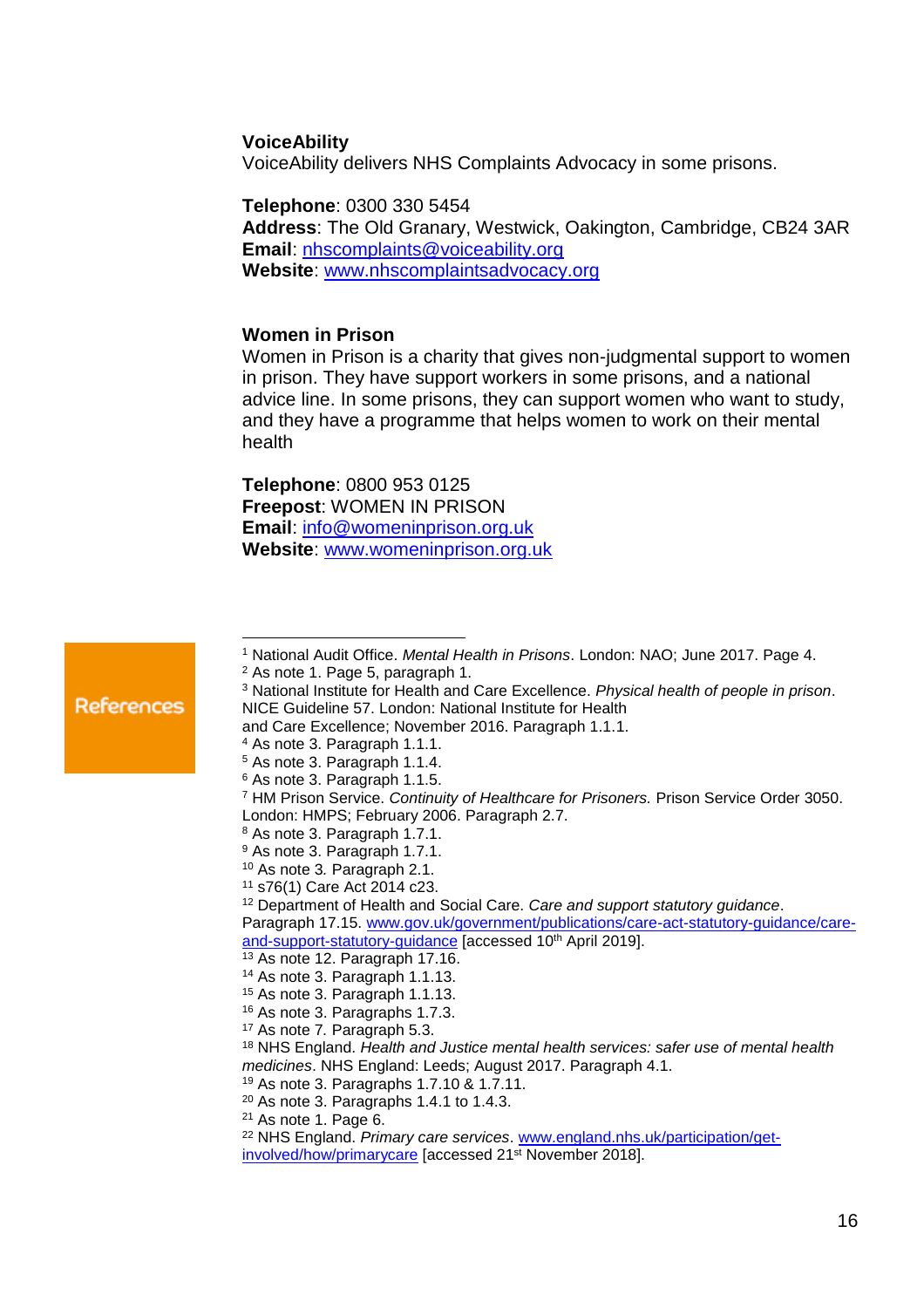NHS England. *Integrating mental health therapy into primary care*. [www.england.nhs.uk/mental-health/adults/iapt/integrating-mental-health-therapy-into](http://www.england.nhs.uk/mental-health/adults/iapt/integrating-mental-health-therapy-into-primary-care)[primary-care](http://www.england.nhs.uk/mental-health/adults/iapt/integrating-mental-health-therapy-into-primary-care) [accessed 10<sup>th</sup> April 2019].

 National Institute for Health and Care Excellence*. Improving Access to Psychological Therapies (IAPT)*. [www.nice.org.uk/about/what-we-do/our-programmes/nice-advice/iapt](http://www.nice.org.uk/about/what-we-do/our-programmes/nice-advice/iapt) [accessed 10 th April 2019].

As note 1. Page 40, paragraph 3.31.

 Ginn, S. Dealing with Mental Disorder in Prisoners. *British Medical Journal* 2012; 345 (7280): 27. [www.bmj.com/bmj/section-pdf/187696?path=/bmj/345/7885/Analysis.full.pdf](http://www.bmj.com/bmj/section-pdf/187696?path=/bmj/345/7885/Analysis.full.pdf) [accessed 10th April 2019].

 Department of Health. *Offender Mental Health Care Pathway*. London: DoH; January 2005. Page 12.

 Ministry of Justice. *Management of Prisoners at Risk of Harm to Self, to Others and From Others (Safer Custody)*. Prison Service Instruction 64/2011. London: MoJ; April 2012 (revised September 2013). Page 11.

 Government. *Prison life- vulnerable prisoners*. [www.gov.uk/life-in-prison/vulnerable](http://www.gov.uk/life-in-prison/vulnerable-prisoners)[prisoners](http://www.gov.uk/life-in-prison/vulnerable-prisoners) [accessed 10<sup>th</sup> April 2019].

As note 1. Page 32.

As note 28. Page 26.

As note 31.

 $\overline{a}$ 

As note 31.

 NHS England. *Service Specification - Integrated Mental Health Service for Prisons in England*. NHS England: London; March 2018. Page 48.

 National Offender Management Service. *Early days in custody – Reception in, first night in custody, and induction to custody*. Prison Service Instruction 07/2015. London: NOMS; February 2015. Paragraph 2.16.

 Government. *Prison life- healthcare in prison*. [www.gov.uk/life-in-prison/healthcare-in](http://www.gov.uk/life-in-prison/healthcare-in-prison)[prison](http://www.gov.uk/life-in-prison/healthcare-in-prison) [accessed 10<sup>th</sup> April 2019].

As note 36.

As note 7*.* Paragraph 4.2.

NHS England. *Service Specification- Substance Misuse Treatment Service for Prisons* 

*in England.* NHS England Health & Justice Commissioning: London; April 2018. Page 19.

As note 3. Paragraph 1.1.4.

As note 36.

ss. 47 and 48 Mental Health Act 1983 c.20.

s47(1) Mental Health Act 1983 c.20.

s48(1) Mental Health Act 1983 c.20.

As note 39. Section 6.3, page 29.

As note 27. Page 7.

As note 27. Page 8.

As note 27. Page 10-11.

As note 27. Page 8.

 Samaritans. *The Listener Scheme.* [www.samaritans.org/your-community/our-work](http://www.samaritans.org/your-community/our-work-prisons/listener-scheme)[prisons/listener-scheme](http://www.samaritans.org/your-community/our-work-prisons/listener-scheme) [accessed 10<sup>th</sup> April 2019].

 Samaritans. *Our work in prisons.* [www.samaritans.org/how-we-can-help/prisons/our](http://www.samaritans.org/how-we-can-help/prisons/our-work-prisons)[work-prisons](http://www.samaritans.org/how-we-can-help/prisons/our-work-prisons) [accessed 29<sup>th</sup> May 2019].

As note 39. Section 5.9.

 Ministry of Justice & Dept of Health. *A Guide to the Management of Dual Diagnosis in Prisons*. London: DoH; March 2009. Page 9.

As note 39. Section 5.4, page 23.

As note 54.

As note 7. Paragraph 4.6.

As note 53. Page 14.

 Public Health England. *Better care for people with co-occurring mental health and alcohol/drug use conditions - a guide for commissioners and service providers*. PHE: London; June 2017. Appendix 2.

As note 53. Page 14.

As note 53. Page 21.

As note 53. Page 15.

As note 53. Page 14-15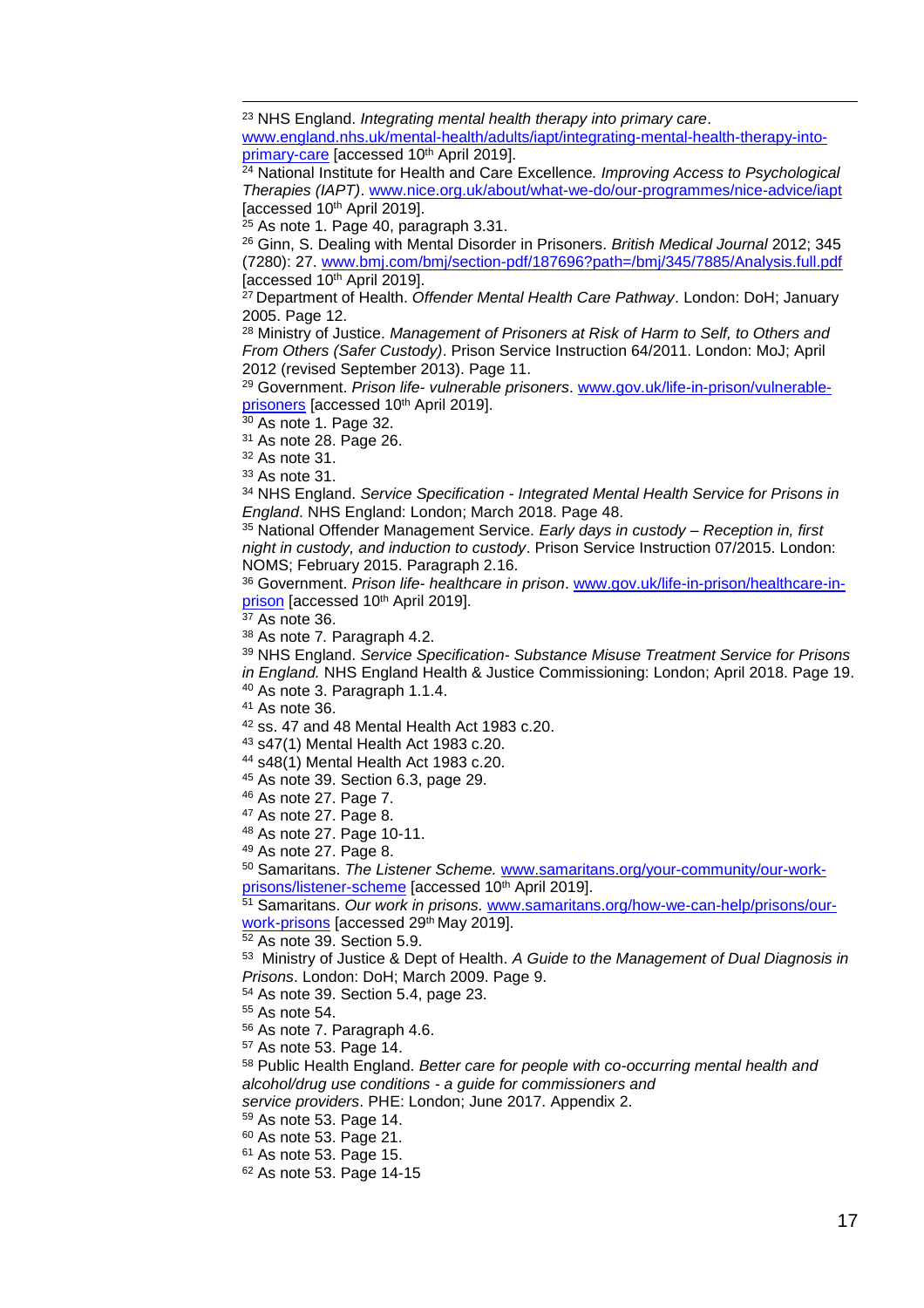$\overline{a}$  National Institute for Health and Care Excellence (NICE). *Alcohol-use disorders: diagnosis, assessment and management of harmful drinking and alcohol dependence*. Clinical Guidance 115. London: NICE; February 2011. Paragraph 1.3.3.1. As note 63*.* Section 1.3.5. As note 63*.* Paragraph 1.3.6.1. As note 53. Page 15. As note 53. Page 15. <sup>68</sup> As note 12. Paragraph 17.51. As note 34. Page 23. As note 7. Paragraph 7.2. As note 7. Paragraph 7.6. As note 7. Paragraph 7.3. Royal College of Psychiatrists. *Mental Health Services/Teams in the Community*. [www.rcpsych.ac.uk/healthadvice/treatmentswellbeing/mentalhealthinthecommunity.aspx](http://www.rcpsych.ac.uk/healthadvice/treatmentswellbeing/mentalhealthinthecommunity.aspx) [accessed 10th April 2019]. As note 34. Page 18. As note 7. Paragraph 7.2. s18(1) Care Act 2014 c23. s166A(5)(c) Housing Act 1996 c52.

As note 12. Paragraph 17.48*.*

As note 12. Paragraph 17.49*.*

As note 12. Paragraphs 17.41 and 20.29.

81 As note 12. Paragraphs 17.41 and 20.40.

As note 12. Paragraph 17.50*.*